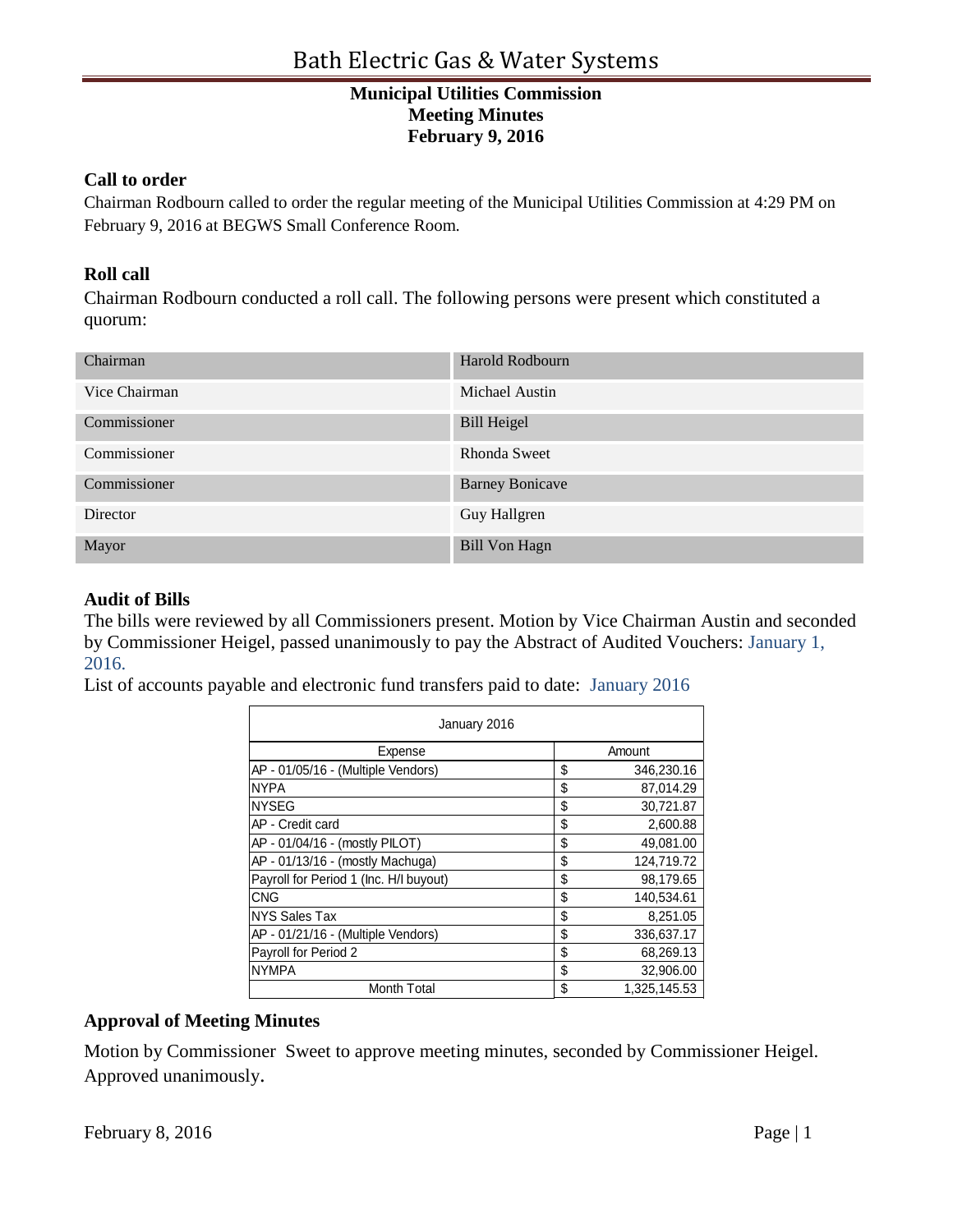# **Municipal Utilities Commission Meeting Minutes February 9, 2016**

### **Hilights from Supervisors Reports**

- During January 2016 the accounting staff worked on calendar End-of-Year activities such as preparing and mailing W-2's, 1099's, and annual retiree H/I enrollments. In addition, a special effort was made to catch up on bank reconciliations.
- The ERP implementation committee continued mapping and analyzing the business processes at BEGWS. Through this process areas of process improvement were found and changes recommended to management.
- A meeting was held with the Village of Penn Yan to discuss collaborating on Continuing Property Record management. As a courtesy one software vendor attended the meeting and provided some valuable consulting type advice.
- The Accounting Supervisor spent a day with one of the meter readers to observe firsthand the types of problems that the meter readers experience on a day-to-day basis.
- Reviewed and revised the electric meter testing for 2014 and 2015 for the Public Service Commission
- Continued work on the 12 KV upgrade, changing transformers and insulators on Lackawanna Ave.
- Responded to callouts at West Morris St, Fairview Substation, Rt. 415 South and 90 West Pultney Park
- Retired and removed several poles from past pole changeouts. Double wood is a continuous problem, as it usually takes several years for Verizon to transfer to the new poles we install.
- Rearranged the material stored in the old fire dept to make room for the storage of U-30
- Investigated 12 gas odor complaints.
- Rechecked pending gas leaks.
- Calibrated all volume correctors.
- Replaced volume corrector @ North American Phillips.
- Installed 8 water meters @ 10 Howell St.
- Completed beginning of the year gas meter tests.
- Replaced gas service at 1 Arc Way curb to buildingWater:
- Repaired Water main break on corner of Robie & Maine (circumferal)
- Repaired water main leak near 115 Pine St (circumferal)
- Have drained & cleaned secondary clarifier tank # 2 and made repairs to skimmer arm at WWTP
- Shut all haulers off as of 1/29/16